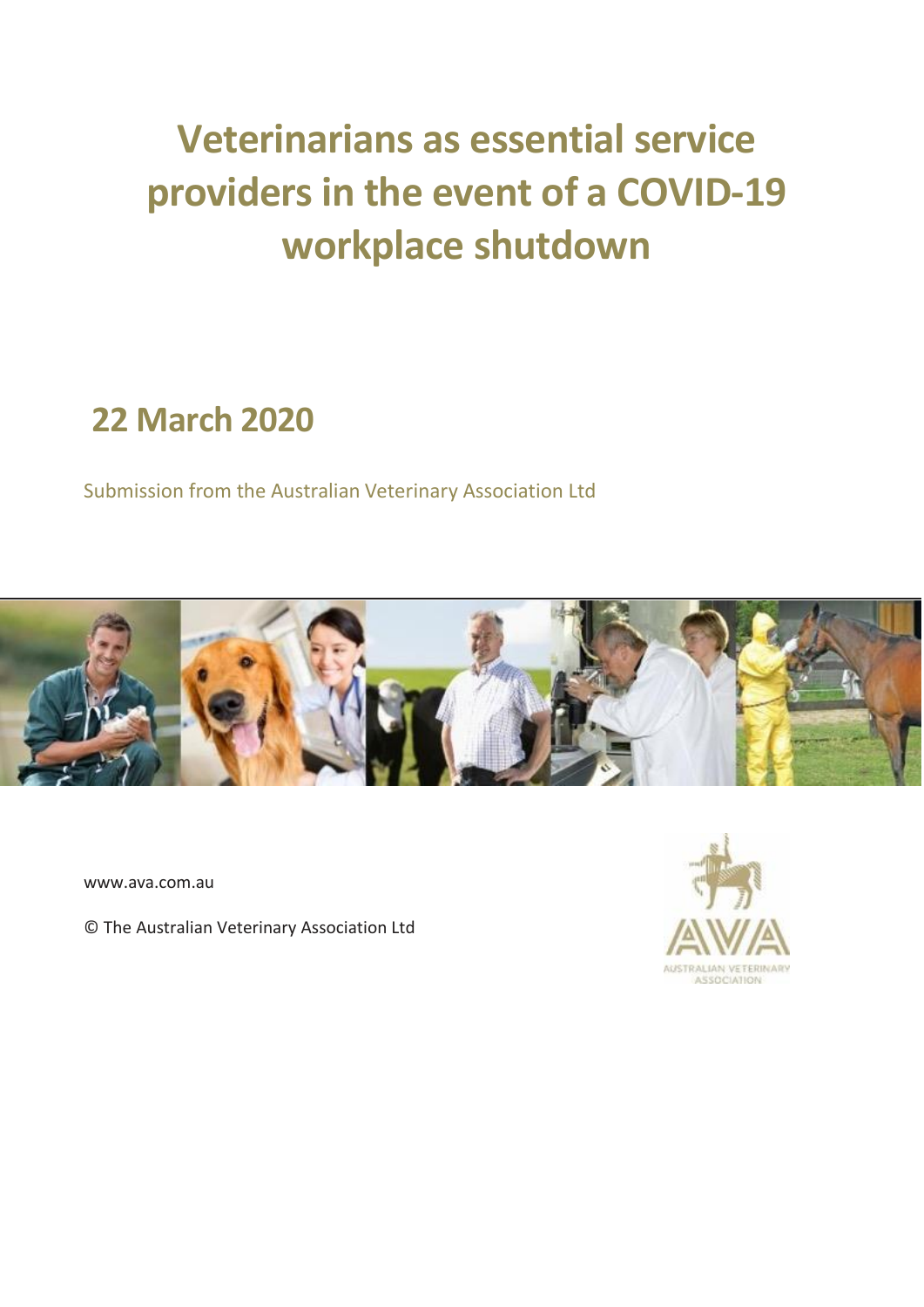## About us

*The Australian Veterinary Association is the national organisation representing veterinarians in Australia. Our 9000 members come from all fields within the veterinary profession. Clinical practitioners work with companion animals, horses, farm animals, such as cattle and sheep, and wildlife. Government veterinarians work with our animal health, public health and quarantine systems while other members work in industry for pharmaceutical and other commercial enterprises. We have members who work in research and teaching in a range of scientific disciplines.*

## Executive Summary

- The AVA is committed to working with the government, veterinary profession, animal owners and animal industry stakeholders to ensure the best outcomes for human and animal health and welfare throughout the COVID-19 pandemic response.
- AVA is critically concerned with the issue of veterinarians being able to continue to provide their important services in the event that Australian authorities impose regional or national shutdowns as part of the COVID-19 pandemic response.
- The AVA seeks assurance that veterinarians in private practice, regulatory, inspection, advisory, industry and research roles will be classified as essential service providers in the event of any such shutdown.
- **The impact of any shutdown that prevents veterinarians from performing their vital roles in the community must be considered in terms of what this will mean to not only animal health, welfare and biosecurity, but also to human health and mental wellbeing, food safety, and food supply chain integrity and continuity.**
- The AVA and its members are absolutely committed to implementing practical and effective risk management protocols in their businesses and workplaces to address the issue of minimising the spread of COVID-19 in the community, whilst still continuing to provide their essential services to benefit society.

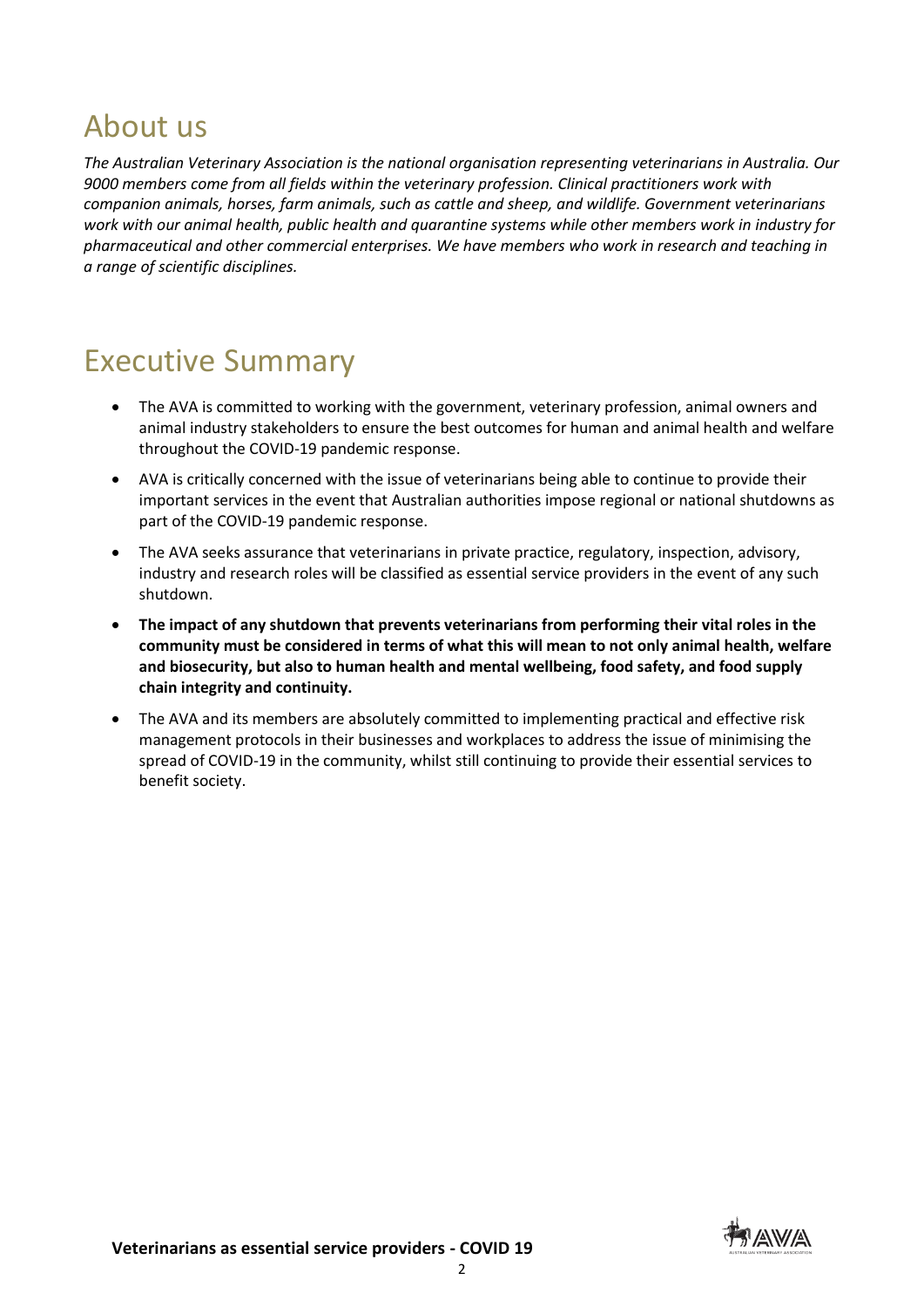## **Background**

The COVID-19 /SARS-CoV-2 outbreak has evolved rapidly since December 31, 2019. The causative agent has been identified as a novel coronavirus SARS–CoV–2. It is thought to have originated in bats and spread to the human population via other animal species such as the pangolin, and as such is considered a zoonotic disease. The infection has since spread to affect approximately 176 countries and 6 continents, and on March 11, WHO characterised the COVID-19 outbreak as a pandemic.

Worldwide, health authorities have been forced to implement a variety of measures to slow the spread of the disease. These range from the implementation of heightened disinfection procedures and the use of Personal Protective Equipment (PPE), through to the total shutdown of movements into regions or entire countries, as well as shutting down non-essential businesses and workplaces. The social and economic consequences of these measures are enormous.

## **Essential services provided by veterinarians in the global context of COVID-19**

The World Organisation for Animal Health (OIE) and the World Veterinary Association (WVA) released a statement on March 18, advocating for the absolute requirement that veterinarians worldwide be designated as essential service providers in the context of the COVID 19 pandemic. (ATTACHMENT A).

## **Essential services provided by veterinarians in the Australian context of COVID-19**

The AVA highlights the essential role of veterinary services in the Australian context, as follows:

#### *Regulatory and food safety services*

- Government veterinarians and Approved Australian Veterinarians fulfill many critical roles in the livestock supply chain that enable animals to be transported, transacted and processed for protein production in both **domestic and export markets**. It is essential that these roles can continue to be performed right throughout any COVID-19 shutdown so that food safety and security are both protected.
- Private livestock veterinarians provide vital services that assist in optimising productivity and commodity quality in production animals. These services are time critical and cannot be deferred without potentially serious consequences to the **human food chain**. Maintaining meat supplies through abattoirs, as well as dairy, eggs and other livestock commodities must be a high priority. Food safety and security must not be compromised.

#### *Livestock veterinary services*

- In addition to their role in food production, livestock veterinarians are engaged in disease diagnosis, treatment and emergency animal disease (EAD) **surveillance**. Veterinarians are on the frontline of endemic and exotic disease detection and response, and it is essential that these roles are fulfilled throughout any enforced shutdown.
- This veterinary service is currently even more important given the proximity of African Swine Fever to our country. If Australia were to be confronted by concurrent human pandemic and an EAD, the scale of the impact on our economy would be unprecedented. Australia must be able to retain veterinary EAD and endemic disease detection and response capacity before, during and after the COVID-19 outbreak.



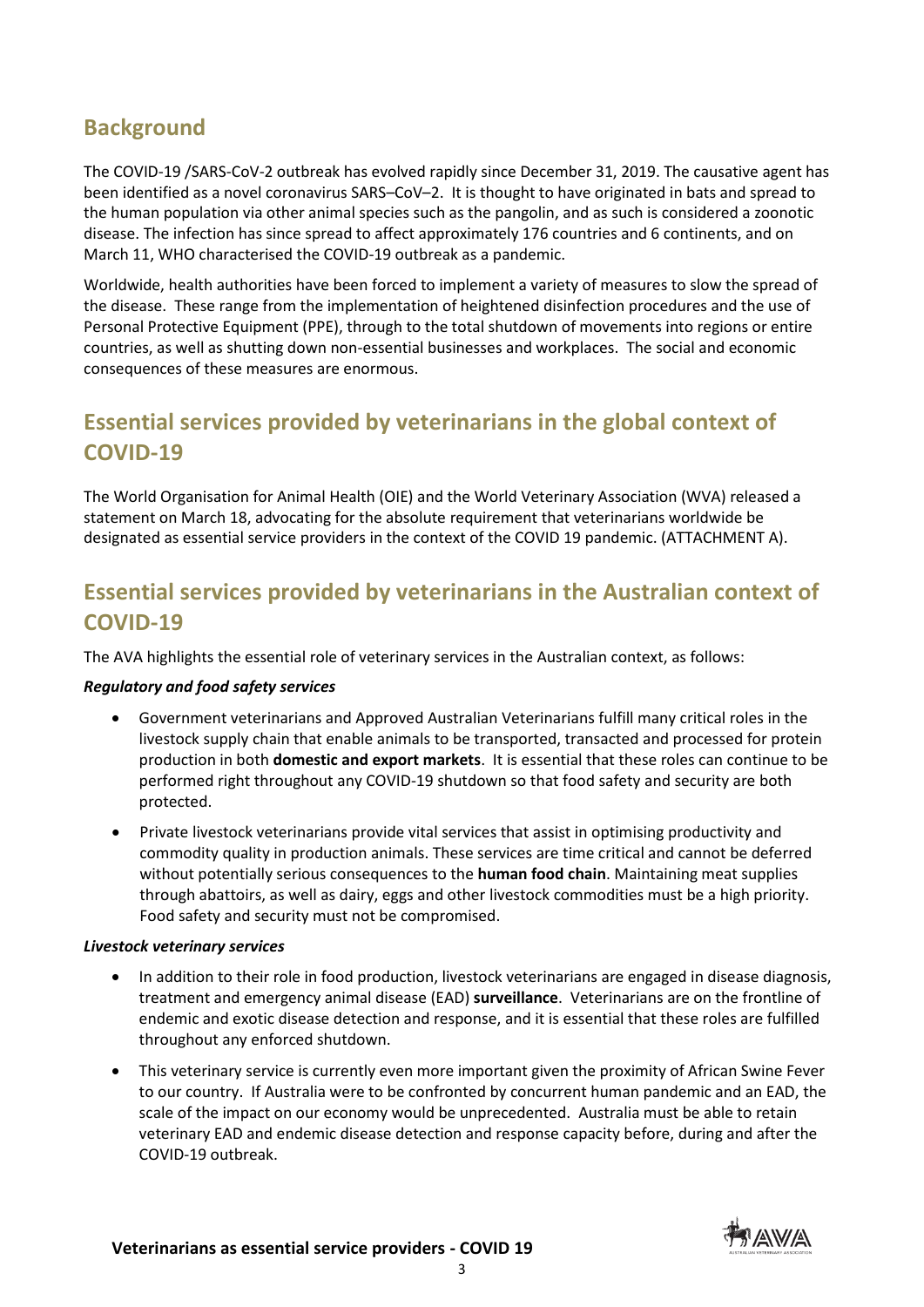#### *Companion animal veterinary services*

- Companion animals including pets and horses play an important role in the community, and are considered members of the family in many cases. It is well known that companion animals contribute to **human health** (lowering morbidity from cardiovascular diseases for example) and reduce the national spend on health care significantly.
- More importantly is the role they play in the **mental health** of their owners, and this is especially the case for isolated or vulnerable members of our community. This will be even more important given the stress of the current situation.
- Veterinarians in small animal practice have an important role in advising their clients on the **public health** implications of COVID-19, and assessing and interpreting the available information around the risks of potential pet transmission of the disease. Currently there is no evidence that animal to human transmission is occurring, but this is an evolving situation and veterinarians are at the forefront of this issue.
- Veterinarians also have an ongoing role to advise clients about other potential zoonoses, pet handling and hygiene, and **surveillance** for any significant diseases (eg rabies) which could further impact the human population at this time.
- Given that millions of Australians are now staying at home, they will be confined in close quarters with domestic pets, and it is even more important that these pets remain healthy.
- It is critically important that veterinary practices are able to provide emergency treatments as well as essential medical and surgical care to any companion animals that are unwell. Elective procedures should be postponed under the circumstances, provided animal welfare will not be compromised.

#### *Animal welfare*

- Veterinarians fulfill many roles across the pet and livestock continuum ensuring that animal welfare standards are maintained. This becomes even more important in the COVID-19 situation, given the potential for domestic pets and livestock to be abandoned or mistreated in the mistaken belief that they play some role in COVID-19 transmission. An ongoing veterinary presence ensures that the public has access to accurate and scientifically based information and that ongoing care of animals is possible.
- Furthermore our domestic and international markets will expect that welfare standards in livestock production will be maintained at all times – and veterinary services are essential in achieving this.

#### *One Health*

- Given that COVID-19 and an estimated 70% of emerging infectious diseases in humans over the last 30 years have been zoonotic, veterinarians need to be constantly engaged in a "One Health" capacity.
- Veterinarians in practice, consultancy and government roles giving advice, controlling and detecting diseases and liaising with the human health authorities is now, more than ever, essential to ensure that the response to COVID 19 and any future zoonotic disease events is as effective as possible.

## **Managing risk in the provision of veterinary services in the COVID-19 pandemic.**

Since the declaration on the COVID 19 pandemic, the AVA has been proactive in collating and distributing resources to the veterinary profession that enable them to implement practical and effective risk management procedures to minimise the spread of Coronavirus and the consequent impact on veterinary practices, their staff and clients. AVA believes that the combination of a strong scientific training in

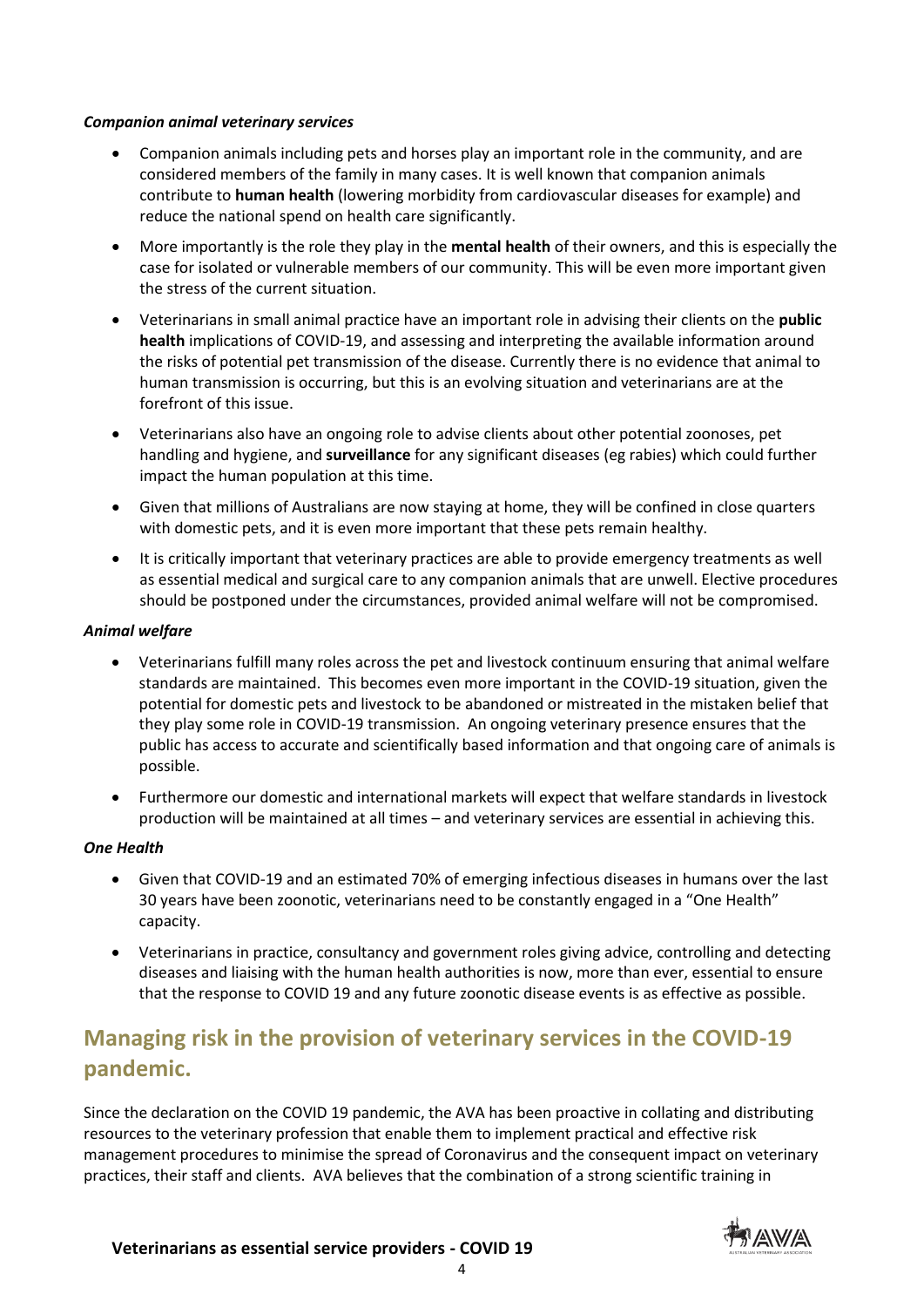epidemiology, infection control, disease diagnosis and management coupled with sound protocols such as those distributed by the AVA, will adequately equip veterinarians right across the animal health spectrum to provide services in a safe and effective manner, even in the event of any significant shutdown.

If veterinarians are granted 'essential service' status and permitted to continue to provide veterinary services in the event of regional or national shutdowns, AVA will ensure that veterinarians are fully aware of the need to comply with strict infection control and incident management protocols. AVA is committed to supporting the veterinary profession in doing so, and has zero tolerance for non-compliance under the circumstances.

We are working with the Commonwealth Department of Agriculture and animal health authorities to provide infection control and risk management resources to assist in compliance. These can be accessed as follows:

#### **Veterinary Practice Information**

- [Infection Prevention and Control for Veterinary Practitioners:](https://us-east-2.protection.sophos.com/?d=ava.com.au&u=aHR0cDovL2xpbmsuYXZhLmNvbS5hdS9jLzYvP1Q9TlRnMk5UWTRNekElM0FNREl0WWpJd01EYzNMVGszWldFMU5XSmxNRFJqTWpSa01HSTVPR0ZoT1dRM04yVTBNbVZrWVdFdyUzQWJXVnNZVzVwWlM1c1lYUjBaWEpBWVhaaExtTnZiUzVoZFElM0FZMjl1ZEdGamRDMDNObVV5TmpNME56ZzNOamhsT1RFeFlUZ3lNREF3TUdRellXUXdZVFUxWlMwMU5XVmpNVFU0TldReVlXSTBaVEF3T1dJM016QmtOR1E0TlRSa1pUZ3pNQSUzQVptRnNjMlUlM0FOQSUzQSUzQWFIUjBjSE02THk5M2QzY3VZWFpoTG1OdmJTNWhkUzlqYjNKdmJtRjJhWEoxY3k5cGJtWmxZM1JwYjI0dGNISmxkbVZ1ZEdsdmJpMTJaWFJsY21sdVlYSjVMWEJ5WVdOMGFYUnBiMjVsY25NdlAxOWpiR1JsWlQxaVYxWnpXVmMxY0ZwVE5YTlpXRkl3V2xoS1FWbFlXbWhNYlU1MllsTTFhR1JSSlROa0pUTmtKbkpsWTJsd2FXVnVkR2xrUFdOdmJuUmhZM1F0TnpabE1qWXpORGM0TnpZNFpUa3hNV0U0TWpBd01EQmtNMkZrTUdFMU5XVXROVFZsWXpFMU9EVmtNbUZpTkdVd01EbGlOek13WkRSa09EVTBaR1U0TXpBbVpYTnBaRDFoWXpNM1lURmxOaTB4T0RZNExXVmhNVEV0WVRneVlpMHdNREJrTTJGa01XSXdOak0mSz1tcWNkVlJNT091ei0tSmo0ejlWUWJB&e=bWVsYW5pZS5sYXR0ZXJAYXZhLmNvbS5hdQ==&h=7b87eab5902449aea158d2b2b7fcbe6a&t=WDAxRGdYOUhXNndqOUVoanZRMTQrTGJpZ3JBenN3ZStsSXJzSzRmaW9Laz0=) COVID-19
- [Risk management for veterinary workplaces: COVID-19](https://us-east-2.protection.sophos.com/?d=ava.com.au&u=aHR0cDovL2xpbmsuYXZhLmNvbS5hdS9jLzYvP1Q9TlRnMk5UWTRNekElM0FNREl0WWpJd01EYzNMVGszWldFMU5XSmxNRFJqTWpSa01HSTVPR0ZoT1dRM04yVTBNbVZrWVdFdyUzQWJXVnNZVzVwWlM1c1lYUjBaWEpBWVhaaExtTnZiUzVoZFElM0FZMjl1ZEdGamRDMDNObVV5TmpNME56ZzNOamhsT1RFeFlUZ3lNREF3TUdRellXUXdZVFUxWlMwMU5XVmpNVFU0TldReVlXSTBaVEF3T1dJM016QmtOR1E0TlRSa1pUZ3pNQSUzQVptRnNjMlUlM0FOUSUzQSUzQWFIUjBjSE02THk5M2QzY3VZWFpoTG1OdmJTNWhkUzlqYjNKdmJtRjJhWEoxY3k5eWFYTnJMVzFoYm1GblpXMWxiblF0Wm05eUxYWmxkR1Z5YVc1aGNua3RkMjl5YTNCc1lXTmxjeTFqYjNacFpDMHhPUzhfWDJOc1pHVmxQV0pYVm5OWlZ6VndXbE0xYzFsWVVqQmFXRXBCV1ZoYWFFeHRUblppVXpWb1pGRWxNMlFsTTJRbWNtVmphWEJwWlc1MGFXUTlZMjl1ZEdGamRDMDNObVV5TmpNME56ZzNOamhsT1RFeFlUZ3lNREF3TUdRellXUXdZVFUxWlMwMU5XVmpNVFU0TldReVlXSTBaVEF3T1dJM016QmtOR1E0TlRSa1pUZ3pNQ1psYzJsa1BXRmpNemRoTVdVMkxURTROamd0WldFeE1TMWhPREppTFRBd01HUXpZV1F4WWpBMk13Jks9bnZjT3lGZkVSSW5KSlFiLWpRMkpHQQ==&e=bWVsYW5pZS5sYXR0ZXJAYXZhLmNvbS5hdQ==&h=7b87eab5902449aea158d2b2b7fcbe6a&t=WE5vMW1jTDFUSElLazFUeHFDaFhMK250eFVrY1dOYnJDVjB2TjZBWnNrZz0=)

#### **Client Information Sheets**

- [Client information sheet](https://us-east-2.protection.sophos.com/?d=ava.com.au&u=aHR0cDovL2xpbmsuYXZhLmNvbS5hdS9jLzYvP1Q9TlRnMk5UWTRNekElM0FNREl0WWpJd01EYzNMVGszWldFMU5XSmxNRFJqTWpSa01HSTVPR0ZoT1dRM04yVTBNbVZrWVdFdyUzQWJXVnNZVzVwWlM1c1lYUjBaWEpBWVhaaExtTnZiUzVoZFElM0FZMjl1ZEdGamRDMDNObVV5TmpNME56ZzNOamhsT1RFeFlUZ3lNREF3TUdRellXUXdZVFUxWlMwMU5XVmpNVFU0TldReVlXSTBaVEF3T1dJM016QmtOR1E0TlRSa1pUZ3pNQSUzQVptRnNjMlUlM0FOZyUzQSUzQWFIUjBjSE02THk5M2QzY3VZWFpoTG1OdmJTNWhkUzl6YVhSbFlYTnpaWFJ6TDNKbGMyOTFjbU5sY3k5amIzSnZibUYyYVhKMWN5OXBibVp2Y20xaGRHbHZiaTF6YUdWbGRDMHRMV052ZG1sa0xURTVMV0Z1WkMxamIyMXdZVzVwYjI0dFlXNXBiV0ZzY3k1d1pHWV9YMk5zWkdWbFBXSlhWbk5aVnpWd1dsTTFjMWxZVWpCYVdFcEJXVmhhYUV4dFRuWmlVelZvWkZFbE0yUWxNMlFtY21WamFYQnBaVzUwYVdROVkyOXVkR0ZqZEMwM05tVXlOak0wTnpnM05qaGxPVEV4WVRneU1EQXdNR1F6WVdRd1lUVTFaUzAxTldWak1UVTROV1F5WVdJMFpUQXdPV0kzTXpCa05HUTROVFJrWlRnek1DWmxjMmxrUFdGak16ZGhNV1UyTFRFNE5qZ3RaV0V4TVMxaE9ESmlMVEF3TUdRellXUXhZakEyTXcmSz1Ed2ZlWGdTSVdpUDhaZDhqX1phQkdB&e=bWVsYW5pZS5sYXR0ZXJAYXZhLmNvbS5hdQ==&h=7b87eab5902449aea158d2b2b7fcbe6a&t=aldnc2NibllHR2cwRkYxMXdtSWdLeGF1RG5hQ1RJSjhGNndRQmZIWWJPUT0=) AVA
- [Client advice sheet](https://us-east-2.protection.sophos.com/?d=ava.com.au&u=aHR0cDovL2xpbmsuYXZhLmNvbS5hdS9jLzYvP1Q9TlRnMk5UWTRNekElM0FNREl0WWpJd01EYzNMVGszWldFMU5XSmxNRFJqTWpSa01HSTVPR0ZoT1dRM04yVTBNbVZrWVdFdyUzQWJXVnNZVzVwWlM1c1lYUjBaWEpBWVhaaExtTnZiUzVoZFElM0FZMjl1ZEdGamRDMDNObVV5TmpNME56ZzNOamhsT1RFeFlUZ3lNREF3TUdRellXUXdZVFUxWlMwMU5XVmpNVFU0TldReVlXSTBaVEF3T1dJM016QmtOR1E0TlRSa1pUZ3pNQSUzQVptRnNjMlUlM0FOdyUzQSUzQWFIUjBjSE02THk5M2QzY3VZWFpoTG1OdmJTNWhkUzl6YVhSbFlYTnpaWFJ6TDNKbGMyOTFjbU5sY3k5amIzSnZibUYyYVhKMWN5OXBibVp2Y20xaGRHbHZiaTF6YUdWbGRDMHRMV052ZG1sa0xURTVMV0Z1WkMxamIyMXdZVzVwYjI0dFlXNXBiV0ZzY3k1d1pHWV9YMk5zWkdWbFBXSlhWbk5aVnpWd1dsTTFjMWxZVWpCYVdFcEJXVmhhYUV4dFRuWmlVelZvWkZFbE0yUWxNMlFtY21WamFYQnBaVzUwYVdROVkyOXVkR0ZqZEMwM05tVXlOak0wTnpnM05qaGxPVEV4WVRneU1EQXdNR1F6WVdRd1lUVTFaUzAxTldWak1UVTROV1F5WVdJMFpUQXdPV0kzTXpCa05HUTROVFJrWlRnek1DWmxjMmxrUFdGak16ZGhNV1UyTFRFNE5qZ3RaV0V4TVMxaE9ESmlMVEF3TUdRellXUXhZakEyTXcmSz16YUNYMDU1MjdBMTIwR2ZFN0lINXRR&e=bWVsYW5pZS5sYXR0ZXJAYXZhLmNvbS5hdQ==&h=7b87eab5902449aea158d2b2b7fcbe6a&t=RmtOektaVUhEczZnQUwvcXRidkYzTTU0UmZWRXIzdUFZMVRSWXN1ZnI5VT0=)  sample.

### **Conclusion**

The veterinary profession in Australia fulfills a wide range of roles and provides many vital services that benefit both animal and human health and welfare, as well ensuring food safety and security. In the current global COVID-19 pandemic, these services have become more important than ever. The ability of the veterinary profession, in its many forms, to continue to provide these services, even in the face of potential regional and national shutdowns, must be preserved. AVA and the profession has an absolute commitment to providing veterinary service continuity in a practical, safe and risk-managed manner.

ATTACHMENT A - follows.

#### **Contact**:

Dr Scott Parry [Scott.parry@ava.com.au](mailto:Scott.parry@ava.com.au)

Dr Melanie Latter [Melanie.latter@ava.com.au](mailto:Melanie.latter@ava.com.au)